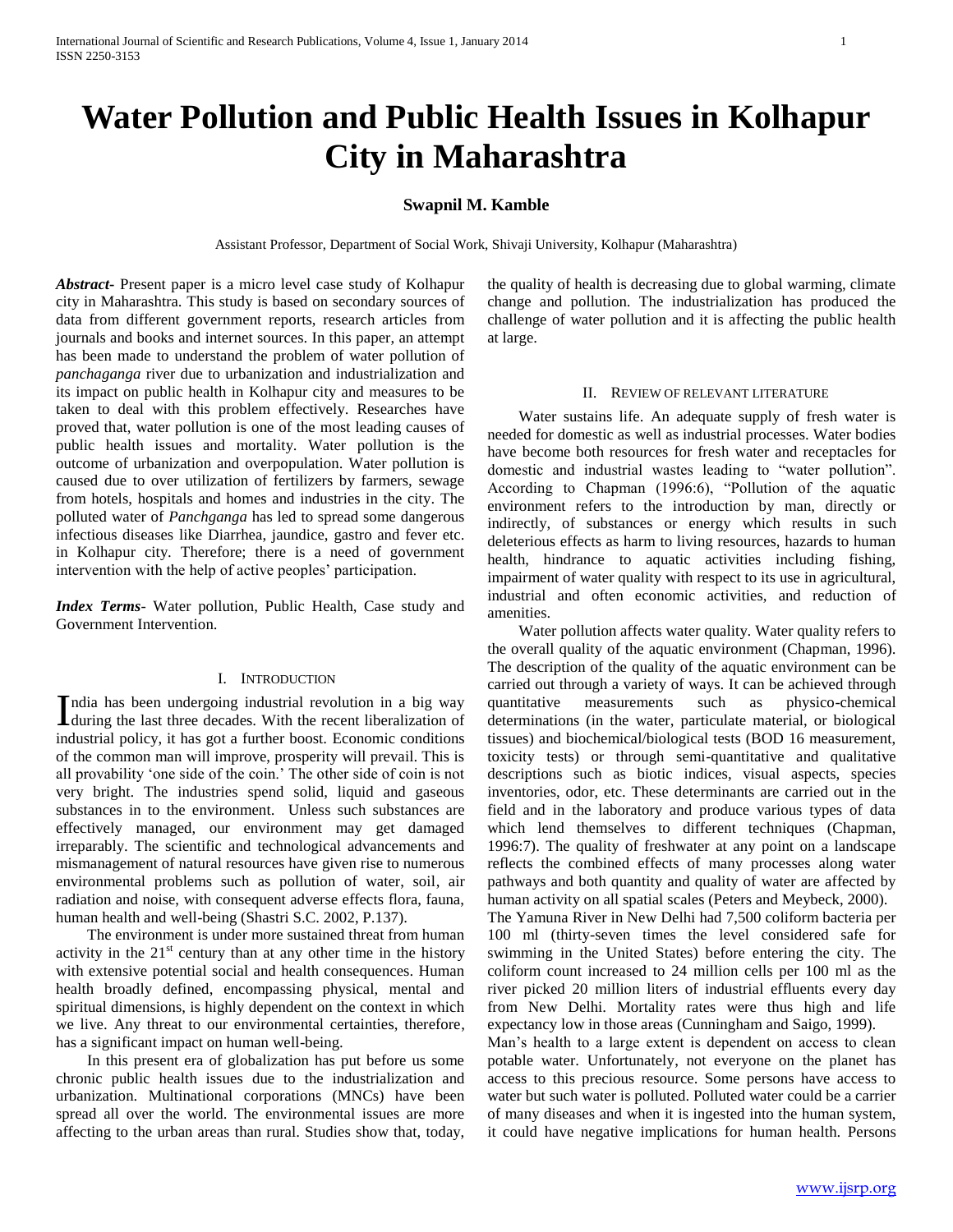who use polluted water are in danger of contracting water-borne, water-hygiene, and water-contact or water-habitat vector diseases. Water borne infectious diseases are those in which the pathogen is present in water and ingested when the water is consumed.

 Water-habitat vector diseases are transmitted by insect vectors that spend all or part of their lives in or near water. Examples include malaria and filariasis as well as onchocerciasis which has the aquatic fly as its vector (Bartram and Balance, 1996). According to UNDP estimates, more than 1 billion people are denied the right to clean water and 2.6 billion people lack access to adequate sanitation (UNDP, 2006: v). In Sub-Saharan Africa, it is estimated that 42 per cent of the population is without improved 27 water (WHO, 2004:2). The absence of improved water sources puts people's health at risk and may force them to extract water from alternative, unsafe sources, exposing them to diseases such as diarrhea, dysentery, cholera, typhoid and schistosomiasis (WHO, 2001). The WHO estimates that as many as 80 percent of all infectious diseases in the world are associated with insufficient and unsafe water (Smet and Van Wijk, 2002: 16). Furthermore in less developed countries (LDCs), it is estimated that 25 million people per year die from contaminated water; three-fifth of whom are children and worldwide, every hour 1,000 children die from diarrhea related diseases (Kaufman and Franz, 1996).

 According to Wolff (1999), when significant improvements in the quality and quantity of water are made in less developed countries, there would be about 2 million fewer deaths from diarrhea among children. In addition, research showed that access to safe water reduced child death rates by more than 20 percent in Cameroon and Uganda whilst in Egypt and Peru, the presence of flush toilets in the house reduced the risk of infant death by more the 30 percent (UNDP, 2006).

 It has been estimated that 50,000 people die daily worldwide as a result of water-related diseases (Nevondo and Cloete 1999). A large number of people in developing countries lack access to adequate water supply. In South Africa, it has been estimated that more than 12 million people do not have access to an adequate supply of potable water (Nevondo and Cloete 1999). Polluted water also contains viruses, bacteria, intestinal parasites and other harmful microorganisms, which can cause waterbornediseases such as diarrhea, dysentery, and typhoid. Due to water pollution, the entire ecosystem gets disturbed. Unsafe drinking water, along with poor sanitation and hygiene, are the main contributors to an estimated 4 billion cases of diarrhoeal disease annually, causing more than 1.5 million deaths, mostly among children under 5 years of age (WHO 2005). Contaminated drinking water is also a major source of hepatitis, typhoid and opportunistic infections that attack the immuno-compromised, especially persons living with HIV/AIDS (UNICEF 2011). Almost 1 billion people lack access to safe and improved water supply. More than 50 countries still report cholera to WHO (World Health Organization). Millions are exposed to unsafe levels of naturally occurring arsenic and fluoride in drinking water which leads to cancer and tooth/skeletal damage. An estimated 260 million people are infected with schistosomiasis (WHO 2004).

## III. OBJECTIVES OF THE STUDY

- 1. To understand the connection between water pollution and public health.
- 2. To discuss how polluted water of *Panchaganga* is affecting the public health in Kolhapur city.

# IV. METHODOLOGY

 This study is a case study of Kolhapur city. It is a micro level study. Kolhapur city is located at 16° 42' N and 74° 14' E, having mean sea level of 570 m, stands on rising ground on the south bank of the river Panchaganga. The river Bhogawati is renamed as Panchaganga from Prayag Chikhali, after the confluence with 5 rivers namely Kumbhi, Kasari, Tulshi, Dhamani and Bhogawati. The river flows towards south-north side and meets river Krishna at Narsinhwadi, Tal: Shirol, Dist: Kolhapur. The entire catchment area of Panchaganga river lies in Kolhapur district *(Study Report on Panchaganga River)*.

 Kolhapur city is subjected to recurring outbreaks of water borne diseases and epidemics like, hepatitis and gastrointestinal diseases. This is due to the fact that pollution of Panchaganga river is one of the most important and burning problem till date. Panchaganga river gets polluted by the discharge of the municipal and industrial wastewater through various nallahs viz. Jayanti nallah (49 MLD), Dudhali nallah (17 MLD), Bapat Camp nallah (10 MLD) and Line Bazaar nallah (6 MLD). There is no underground drainage in the city and drainage is mainly by surface drains. The drains are let into the Jayanti nallah and the Panchaganga river. Municipal water supply to Kolhapur city is through two sources viz, Balinga water works having a capacity of 41 MLD and Kasaba Bawada water works with a capacity of 36 MLD. This supply is augmented by 2

 MLD from Kalamba water works as well as from ground water supply through private bore wells. Consequently residents of Kolhapur city are anguished by the constant threat of outbreaks of epidemics *(MPCB Report; 2005-06)*. Thus it is worthwhile to assess the quality of the Panchaganga river water to study its possible environmental impacts.

 The present paper is entirely depending on secondary sources of data which have been collected from various reports of the government apart from that; books, journals and internet were also used. The researcher has used recent data from various studies on this issue.

# V. WATER POLLUTION AND PUBLIC HEALTH ISSUES

 It is estimated that 75 to 80% of water pollution by volume is caused by domestic sewage. The remaining is industrial wastewater, which could be more toxic. The major industries causing water pollution include: distilleries, sugar, textile, electroplating, pesticides, pharmaceuticals, pulp & paper mills, tanneries, dyes and dye intermediates, petro-chemicals, steel plants etc. Nonpoint pollution sources such as fertilizer and pesticide run-offs in rural areas from the agricultural fields are also emerging as a major cause of concern. Only 60% of chemical fertilizers is utilized in soils and the balance is leached into soil polluting ground water. Excess phosphate run-off is leading to eutrophication in lakes and water bodies. Adverse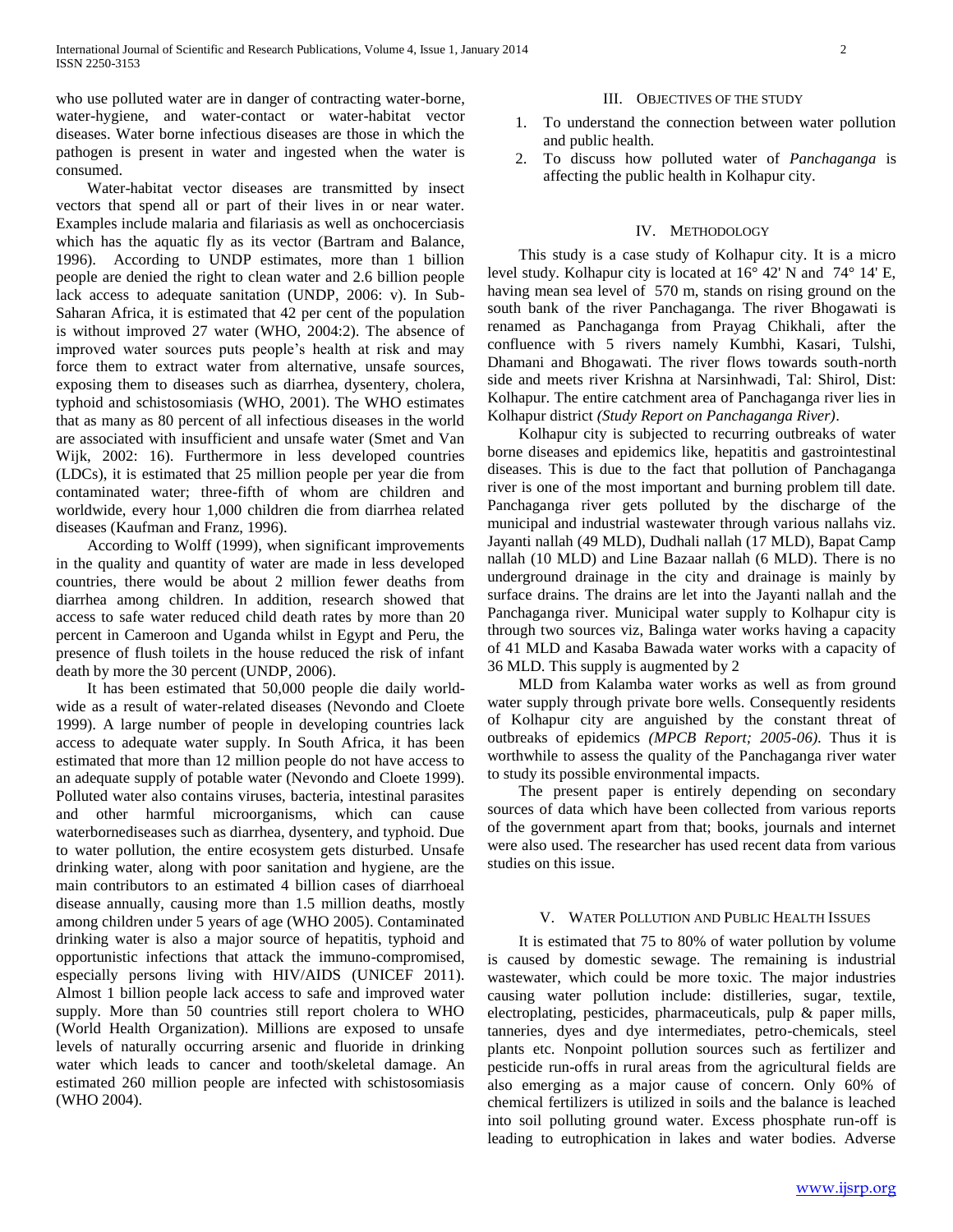health outcomes are associated with ingestion of contaminated water, lack of access to sanitation, contact with unsafe water, and inadequate management of water resources and systems including in agriculture. Infectious diarrhea makes the largest single contribution to the burden of disease associated with unsafe water, sanitation and hygiene. Besides, the water borne diseases like cholera, jaundice and other gastrointestinal track infections are quite significant amongst the population. Certain diseases have also been encountered amongst the affected persons coming in contact with toxic effluent discharged in the water bodies by highly polluting industries.

'Water pollution is any chemicals, physical or biological that changes the quality of water and has harmful effects on any living organism that uses it.' It often has serious effects on public health.

 The microorganism which is responsible for disease is known as a pathogen and the infected organism e.g. human being is called as host. Some pathogens like in the environment and are transmitted to humans directly. Pathogens are highly sensitive to their environment. There are two main reasons for this. First, their ability to survive and multiply depends on the availability of right climate and nutritional conditions; second, to cause new infections, local conditions must facilitate pathogen's spread to a susceptible host. Divert environmental factors, such as ambient climate and the presence or absence of overcrowding, clean water influence a pathogen's chances of flourishing and causing disease. Some pathogens thrive in warm and wet climates, while others only survive almost anywhere. Thus, some pathogens cause disease worldwide, while others are only found in welldefined areas where the local environment is favorable to their propagation. For example jaundice, gastro, malaria caused pathogens can thrive in polluted water. So, water pollution can affect public health.

# **Urbanization, Water Pollution and Public Health:**

 Urban population (285 million) constituted 27.8% of the total population in 2001in India. Even at this relatively low level of urbanization, India still has the second largest urban population in the world. The Census of India has estimated that by 2026, urban population would rise to around 535 million or 38.2 percent of the total population. This means an addition of 250 million persons or near doubling of urban population in about two decades from now with reference to 2001. Similarly, the Mckinsey Global Institute projects that that India's urban population will be 590 million by 2030 which would be about 40 percent of the total population of the country and further estimates that by 2030, the number of million plus cities will increase to 68 of which 13 cities will have more than 4 million and six cities will have more than 10 million persons. By 2050, it is estimated that urban population will constitute nearly half of the total population in India.

 The 65th round of the NSS reports that 11% of households had no latrines.

 This implies that nearly three core people in urban areas defecate in open. 8% were using pit latrines and 77 percent of urban households were using either septic tanks or flush latrines. Further, according to 2001 Census, less than two-third of the urban households were connected to sewer system. The status in respect of treatment of sewage is worse. **As per CPCB report of**  **2009, treatment capacity installed was only 30%. The actual treatment was estimated at 72.2 % in 2008 which implies that only about 20% sewage generated was treated before disposal** in Class I cities and Class II towns (as per 2001 census). As per CPCB report brought out in 2005, about 1, 15,000 MT of Municipal Solid Waste is generated daily in the country. However, scientific disposal of the waste generated is almost non-existent.

 Urbanization can affect infectious diseases positively or negatively. Overcrowding, poor housing, inadequate sanitation solid waste removal and unsafe drinking water are the causes of urban health problems. One quarter of the population living in urban area in developing world is vulnerable to diseases (WHO/UNICEF 2000).

# *Panchaganga* **River Pollution and Public Health Issues in Kolhapur City:**

# *Report on panchganga river pollution 2009:*

- 1. *Panchaganga* is one of the most polluted rivers in the world.
- 2. Every day 90 million liters/day waste water produce in Kolhapur.
- 3. It's capacity is only 25 million liters/day
- 4. The present drainage system is 30 years old and should be modified.
- 5. Industrial waste water, *jayanti* and *dudhali* nails, domestic waste water are the main sources of the *panchaganga* river pollution.
- 6. Due to huge amount of waste water KMC got 131 time notices.
- 7. 165 metric ton/day solid waste produce.
- 8. These solid waste directly go to the river because there is no solid waste management facility properly working at present in the city.
- 9. Besides *panchaganga* river eight MIDCs, seven sugar factories and 174 gram panchayat villages produce waste water which goes to the river.
- 10. The causes of *panchganga* river pollution are industrial waste water, domestic waste water, solid waste, over utilization of fertilizers, hospitals and small businesses like hotels.

 Kolhapur is blessed with the presence of *Panchaganga* river travelling along the city. However, water quality and quantity in the river is more cause of concern than pride.

The river is getting polluted due to:

- i) Mixing of untreated domestic sewage
- ii) Disposal of industrial effluent
- iii) Biomedical Sewage
- iv) Agrochemicals used in the field
- v) Mixing of Crematorium ash
- vi) Religious activities
- vii) Other sources like Hotels, Restaurants, etc.

# **Discharge of large amount of untreated domestic sewage from the city :**

 The river is getting polluted due to discharge of large amount of sewage carried out by four major sewers in the city such as Jayanti nullah, Dudhali nullah, Line Bazaar nullah and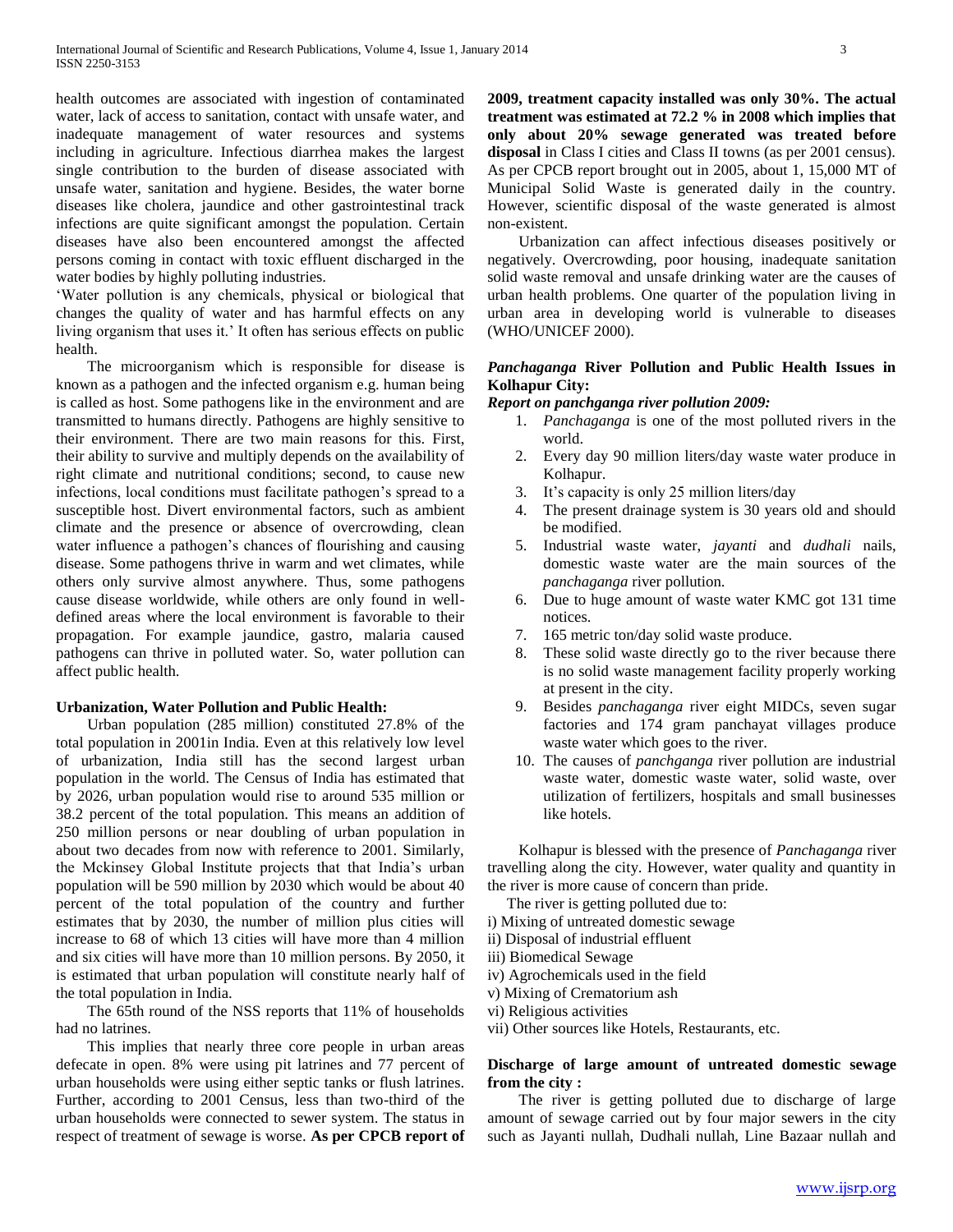Bapat Camp nullah. Since most of the sewage is untreated, it increases the organic load of the river water. The river water becomes highly polluted due to toxicants, bacterial contamination, plastic litters, solid waste, etc.

| Panchaganga<br>River | Total<br>Population of<br>Kolhapur city<br>(2001 Census) | Water<br>Usage<br>(per day) | Waste<br>water<br>without<br>treatment (per<br>day) |
|----------------------|----------------------------------------------------------|-----------------------------|-----------------------------------------------------|
|                      | 4.93 lakhs                                               | 120 Million<br>Liters       | Million<br>100<br>Liters                            |

(Panchganga Basin Pollution study MPCB report, 2009)

## **Disposal of industrial effluent**

|                                | Total No. |  | of   Total waste water |  |
|--------------------------------|-----------|--|------------------------|--|
| Panchaganga River   Industries |           |  | without treatment      |  |
| Basin                          | 2953      |  | 18.59302 Million       |  |
|                                |           |  | Liter                  |  |
|                                |           |  | per day                |  |

 The industrial effluent coming from different small industrial units, foundries spray painting units in Udyamnagar and Tanneries from Jawahar Nagar alters the quality of river water. The ground water quality also changes due to the industrial effluent.

# **Sewage from different hospitals, pathological laboratories:**

 There are total 498 hospitals and dispensaries (governmental, semi-governmental and private) and 31 pathological laboratories in Kolhapur city. Only one hospital i.e. Chhtrapati. Pramilaraje Hospital is planning for STP whereas none of the hospitals in Kolhapur city treat its waste water. The untreated sewage about 1,00,000 liters per day mixes in to the river through nullahs which is highly dangerous to the riverine ecosystem.

## **Effluent from other sources:**

 There are about 49 servicing stations in the city which generates 49,000 liters of waste water. The quality of water alters due to oil and grease content, various petrochemicals colors, etc. The waste water coming from slaughter houses and fish markets are having high organic load which is directly discharged into the nearby sewer which finally ends into the river through nullahs. The sources like hotels, restaurants, hawkers, etc. also contribute for water pollution.

# **Other sources of river pollution:**

| Sources                               | Total No. | Total amount of waste<br>generated |
|---------------------------------------|-----------|------------------------------------|
| <b>Servicing Stations</b>             | 41        | 2,00,000 liters/ day               |
| Hotels,<br>restaurants<br>and hawkers | 1044      | $1,49,400$ liters / day            |
| Slaughter<br>houses<br>waste          | 02        | $800$ Kg / day                     |
| Meat shops and fish                   | 76        | $1000$ Kg / day                    |

| markets waste |
|---------------|
|---------------|

# **Agrochemicals used in the field:**

 Large quantities of agrochemicals are used in the agricultural sector in the upstream as well as in surrounding areas of the river. The residues of these chemicals mix in to the river due to excess use, flooding, heavy rainfall, excess irrigation, etc. Many pesticides and chemicals when dissolved in the river water enter in the food chain. Studies have shown that many vegetables and fruits contain harmful residue of agrochemicals.

| Sr.<br>No. | of<br><b>Type</b><br>agrochemical | Solid state (per<br>year) | <b>Liquid State</b><br>(per year) |
|------------|-----------------------------------|---------------------------|-----------------------------------|
|            | <b>Chemical fertilizers</b>       | 78,244 Tones              |                                   |
| 2          | Pesticides                        | 1,41,764 Tones            | 22,068 liters                     |
| 3          | Weedicides                        | 34,995 Tones              | 21,664 liters                     |
|            | Fungicides                        | 6771 Tones                | 1828 liters                       |

# **Crematorium ash:**

 Crematorium ash is becoming one of the reasons of water pollution. There are about four crematorium sites present in the city. Each year approximately 130 tones of crematorium ash pollutes the river water. The crematorium which is most affecting the quality of river water is Vaishvadham Crematorium located near Prince Shivaji Bridge and Bapat Camp crematorium. After burning of the dead bodies, as a ritual, the ash is disposed in the river water, which forms a layer on water surface. It traps the sunlight and prevents mixing of oxygen into the water. There is change in the physicochemical parameters of the water body. The amount of total solids, total dissolved solids, toxic heavy metals, phosphate and nitrate level increases. At the same time, amount of dissolved oxygen decreases. The aquatic ecosystem gets harmed as well as water becomes unsuitable for drinking purpose. The downstream areas of the river also get affected as well as the aesthetic beauty of the site decreases.

# **Religious activities:**

 Various religious activities during festivals produce solid waste in the form of nirmalya and idols. The idols made up of Plaster of Paris changes the physicochemical composition of water body. There are 12 sites in the city where the Nirmanlya and idols are disposed.

| Sr.<br>No. | <b>Components Amount per</b><br>year | <b>Amount per90 Tones</b> |
|------------|--------------------------------------|---------------------------|
|            | Nirmalya                             | 90 Tones                  |
|            | Idols (domestic)                     | 27000                     |
|            | Idols (Sarvajanik)                   | 600                       |

 The idols are made up of Plaster of Paris or Shadoo and coloured with chemicals. When these idols immersed in water the chemicals dissolve in water body altering water quality. The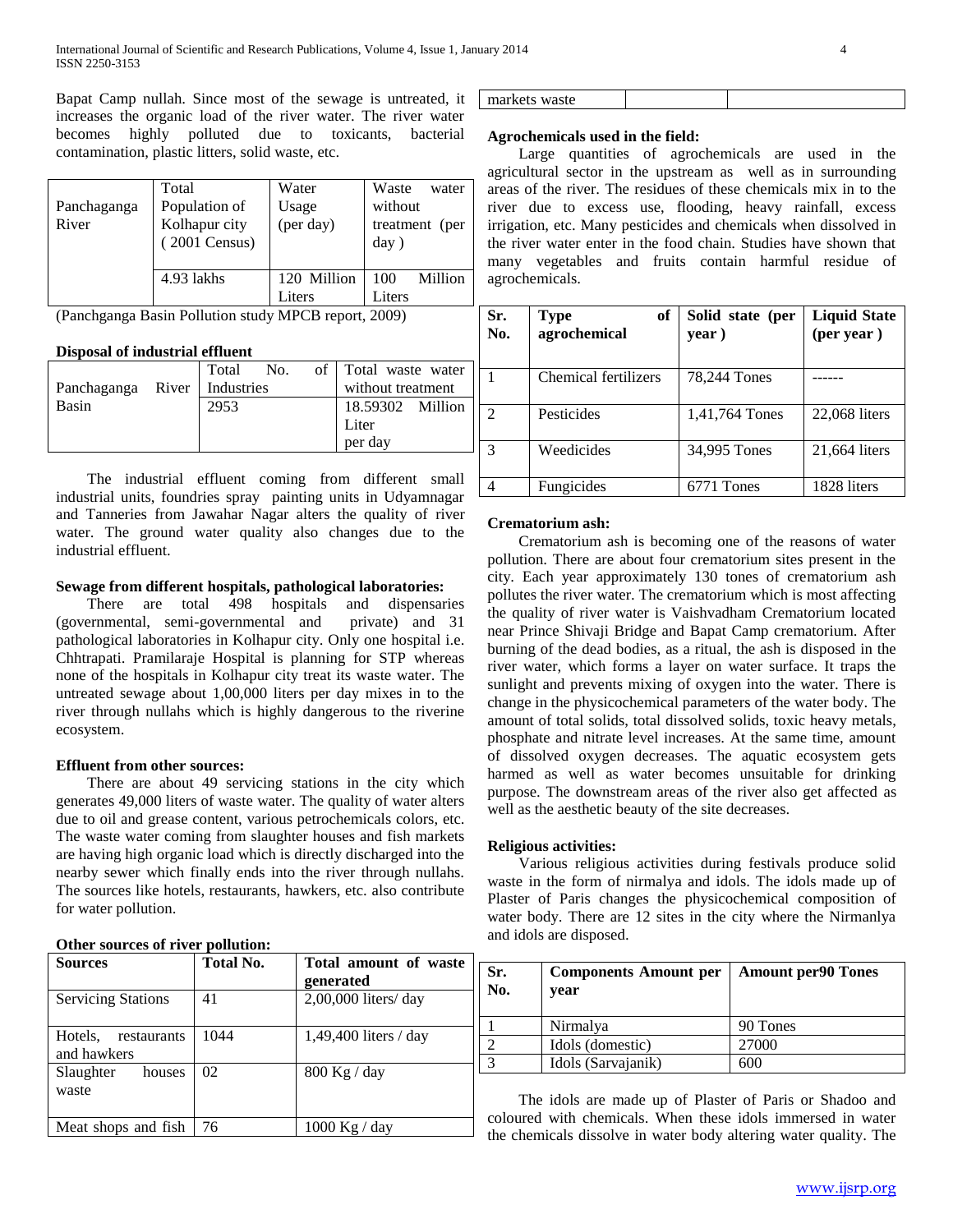paints are having heavy metals such as copper, zinc, lead, chromium and iron. The other constituents of the idol like bamboo, flowers, cotton, clothes and other pollutants such as eatables like prasad, coir, plastic, etc increase the nutrients in the lake and lead to eutrophication. The water column is disturbed completely during idol immersion.

## **Discharge of nullahs in the river basin:**

 There are four nullahs in the city viz. Jayanti Nullah, Dudhali Nullah, Line Bazaar nullah and Bapat Camp Nullah. Jayanti nullah starts flowing from eastern part of the city. During its course through the heart of the city, it receives waste water from tanneries from Jawahar Nagar, domestic waste from the city, effluent from fabrication units, spray painting units and foundries from Udyamnagar. Jayanti nullah basin covers 2357 ha of the city.

| Patients suffering from waterborne diseases: |  |  |  |
|----------------------------------------------|--|--|--|
|----------------------------------------------|--|--|--|

| Year           | <b>Jaundice</b> | <b>Diarrhea</b> | <b>Dysentery</b> | Gastro | other |
|----------------|-----------------|-----------------|------------------|--------|-------|
| $2005 -$<br>06 | 146             | 221             | 48               | 223    | 15    |
| 2006-<br>07    | 85              | 298             | 84               | 132    | 23    |
| 2007-<br>08    | 103             | 320             | 94               | 51     | 10    |
| 2008-<br>09    | 139             | 241             | 79               | 79     | 7     |
| Total          | 473             | 1090            | 305              | 485    | 55    |

**[Source- Isolation Hospi., Kop., Apr-2006 to Apr-2009]**

# **Water Treatment Plants:**

 At present water is supplied to Kolhapur city through water treatment plants:-

 Kolhapur Municipal Corporation has provided four water treatment plants for serving potable and safe drinking water to the citizens. These are namely; Kalamba water treatment plant, Puikhadi water treatment plant, Bawda water treatment plant and Balinga water treatment plant.

 **• Kalamba water treatment plant: -** It is the oldest water treatment plant and started in pre independence days. An earthen dam about 4300 ft. long and 27 ft. high was constructed during 1881- 83 on the southern side of the city. The treatment plant is of 8 MLD capacity. The water of the Kalamba tank is pure and wholesome and is filtered and chlorinated. Kalamba water is available only to a portion of the city i.e to B ward .

 **• Puikhadi water treatment plant: -** This treatment plant is located at Puikhadi, 14 km. away from the Shingnapur pumping station. This plant is recent plant established by KMC and started functioning in the year 2001. The capacity of this plant is 50 MLD.

 **• Bawada water treatment plant: -** This water works is commissioned in the year 1978. It is located 5 km away from Bawada pumping station. Initially the treated water from this plant was served to E ward and to 6 villages of eastern outskirts of city. The capacity of this plant is 36 MLD and presently this supplies water to E ward only.

 **• Balinga water treatment plant:-** This water works commissioned in the year 1949 with the capacity of 10.90 MLD which was increased by providing augmentation schemes. Now the total capacity of this plant is 41 MLD and the source of the water from Bhogawati river.

**Analysis report of Water Treatment Plants (WTP) of Kolhapur city**

| <b>Parameter</b> | Kalamba<br><b>WTP</b> |        | Puikhadi<br><b>WTP</b> |        | <b>Bawada</b><br><b>WTP</b> |        | <b>Balinga WTP</b> |        | <b>WHO</b><br>standards |
|------------------|-----------------------|--------|------------------------|--------|-----------------------------|--------|--------------------|--------|-------------------------|
|                  | Inlet                 | Outlet | Inlet                  | Outlet | Inlet                       | Outlet | Inlet              | Outlet |                         |
| pH               | 7.78                  | 7.74   | 7.31                   | 7.36   | 7.2                         | 7.08   | 7.02               | 7.10   | $6.5 - 8.5$             |
| <b>Turbidity</b> | 20.3                  | 4.4    | 21.6                   | 4.6    | 26.6                        | 4.3    | 24.31              | 4.9    | $5 - 25$                |
| (NTU)            |                       |        |                        |        |                             |        |                    |        |                         |
| <b>Hardness</b>  | 154                   | 124    | 76                     | 60     | 68                          | 52     | 84                 | 60     | 100-500                 |
| <b>Chloride</b>  | 25.7                  | 17.04  | 25.56                  | 20.1   | 51.12                       | 30.1   | 48.2               | 19.22  | 20-500                  |
| <b>TDS</b>       | 200                   | 110    | 245                    | 135    | 505                         | 100    | 400                | 100    | 500-1000                |
| <b>MPN</b>       | 1600 >                | nil    | 1600>                  | nil    | 1600 >                      | nil    | 1600 >             | nil    | $0/100$ ml              |

(Dept. of Environmental Science, SUK) (All the parameters except pH, MPN and turbidity are expressed in mg/l)

 The results of the treated drinking water in the WTP are within the standard limits but further analysis of piped water shows presence of coli form bacteria due to leakages in the system.

## VI. CONCLUSION

 Increased developmental activities due to urbanization and industrialization are greatly responsible for water pollution in Kolhapur city. There are many causes of water pollution such as sewage disposal, excess use of agrochemicals in the field,